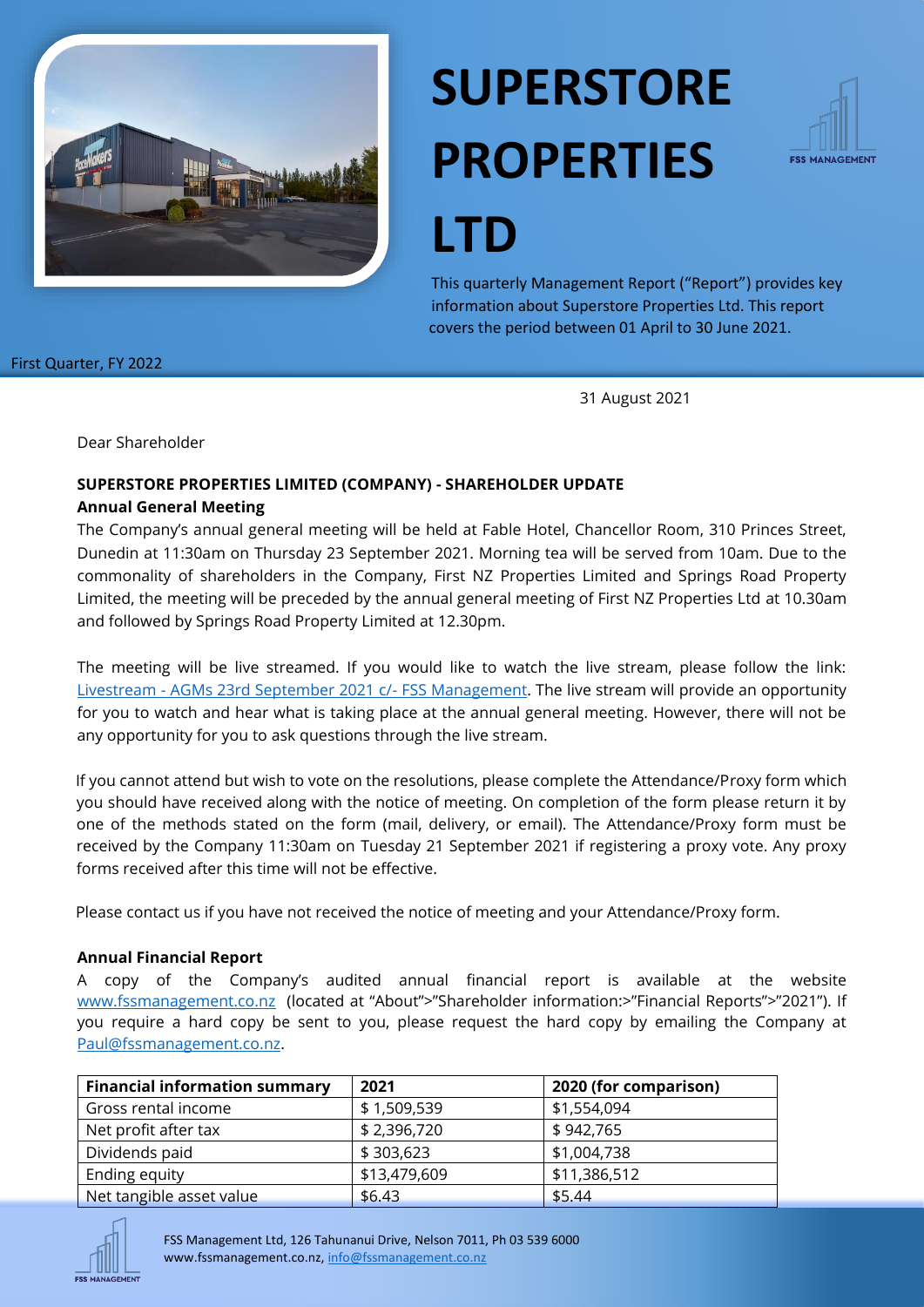#### **Investment Property**

The Company owns premises situated at 319 Cranford Street, Christchurch and 483 Cameron Road, Tauranga (the **Investment Properties**). The Investment Properties are measured at fair value and were valued as of 31 March 2021 by an external, independent property valuer, Colliers.

|                                | Cranford<br>Street,<br>Christchurch | <b>Cameron Road, Tauranga</b> |
|--------------------------------|-------------------------------------|-------------------------------|
| Weighted average lease<br>term | .85 years                           | 4 years                       |
| Rental value per square        | \$2,122                             | \$2,851                       |
| metre                          |                                     |                               |
| Capitalisation rate            | 6.75%                               | 6%                            |
| Discount rate                  | 7.75%                               | 6.75%                         |
| <b>Terminal Yield</b>          | 7.5%                                | 6.75%                         |
| Net market rent                | \$642,891                           | \$857,830                     |
| Net passing rent               | \$642,891                           | \$864,783                     |
| Valuation                      | \$9,250,000                         | \$14,400,000                  |

The latest revaluation of the Investment Properties is summarised as follows:

#### *319 Cranford Street, Christchurch*

- The property requires repairs to its floor due to cracks. The costs of any repairs to the floor will be covered under an insurance claim.
- Negotiations continue with Fletchers around the lease renewal in Feb 2022.
- Full rent and Opex continues to be paid.

#### *483 Cameron Road Tauranga*

• Full rent and Opex continues to be paid.

#### **Current Tenancies**

*319 Cranford Street, Christchurch*

Placemakers

- Nine-year term expiring February 2022 with three rights of renewal of six years each.
- Rent reviews every three years based on current market rentals and encompassing a ratchet clause.

#### *483 Cameron Road, Tauranga*

The Warehouse

- 10.5 year term expiring March 2025 with three rights of renewal of four years each.
- Rent reviews every three years based on the lesser of current market rental or CPI and encompassing a ratchet clause.

#### **Website**

FSS Management has a website available at [www.fssmanagement.co.nz.](http://www.fssmanagement.co.nz/)

There is information on the website that covers all the companies managed by FSS Management. The information includes current and historic audited annual financial reports, AGM notices and minutes, and other information that maybe of interest.

#### **Anti-Money Laundering Procedure**

The Anti-Money Laundering and Countering Financing of Terrorism Act 2009 (AML/CFT Act) and associated regulations place obligations on reporting entities to detect and deter money laundering and terrorism financing.